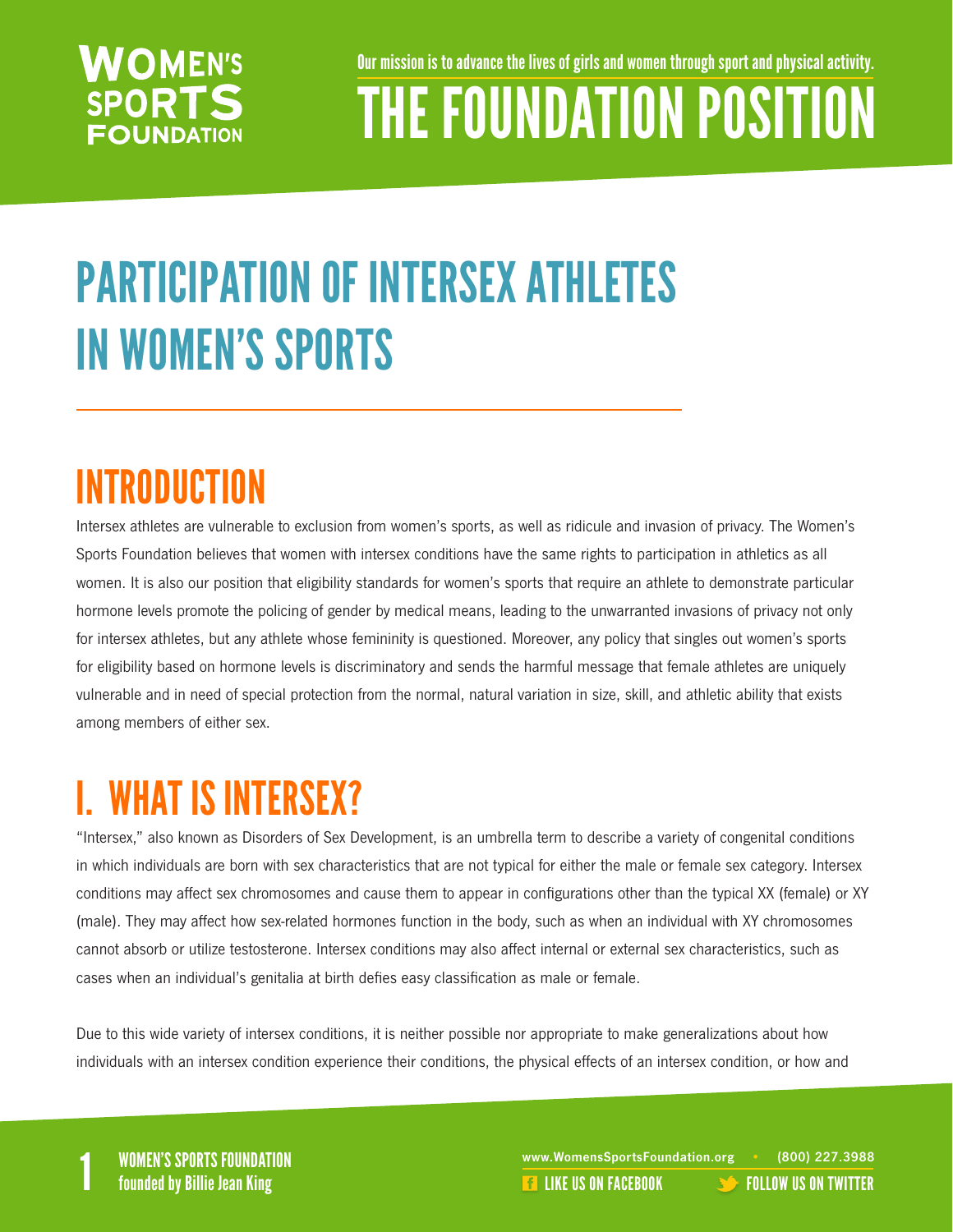### **NOMEN'S SPORTS FOUNDATION**

whether such a condition affects their gender identities. For someone whose intersex condition is invisible, either because it could only be detected by medical testing or because of surgical intervention at birth, they might have a gender identity that is unaffected by their condition. For example, several female athletes in history, Semenya being the latest example, learned of their intersex condition when they were forced to undergo gender testing as a condition for participating in the Olympics or other world-class athletic events. Prior to that time, they never questioned their female-ness, because in every physical and psychological way that mattered, those athletes were female.

### II. DO INTERSEX ATHLETES HAVE A COMPETITIVE ADVANTAGE WHEN THEY COMPETE IN WOMEN'S SPORTS?

Intersex conditions, as we've said, are varied and defy generalization. Many intersex conditions are benign when it comes to an individual's physical characteristics that are relevant to sport. Other intersex conditions may cause female athletes to have atypical quantities or responses to testosterone and therefore may generate concern about competitive advantage. Sometimes, however, these concerns are misplaced or overblown. For example, an individual with Androgen Insensitivity Syndrome (AIS) has XY chromosomes, and as a result, a body that produces testosterone. But AIS also limits—either completely or partially—the body's ability to respond to testosterone. This inability to respond to testosterone means that individuals with complete AIS will have female bodies (except for the presence of undescended testes) because it is testosterone produced in utero that, when received by the body's unimpaired receptors, will trigger the development of male genitalia as well as other male secondary characteristics. An athlete with complete or near complete AIS will have little or no usable testosterone in her body, and therefore should not raise any concern about the competitive advantage over other women. In fact, since women's bodies typically do use testosterone (though in quantities generally less than men), women with AIS would actually have less musculature and other physical characteristics that are perceived to relate to athletic ability than do women without AIS.

Other intersex conditions, however, may result in female-bodied, female-identified individuals that have more usable testosterone in their bodies than women without the condition. Congenital Adrenal Hyperplasia, for example, is a disorder of the adrenal gland that impairs the production of two hormones, cortisol and aldosterone. Without these hormones, the body overproduces another hormone, testosterone. A female (XX) individual with this disorder may have physical features affected

www.WomensSportsFoundation.org • (800) 227.3988<br>2 **2 Founded by Billie Jean King** 2 Like US ON FACEBOOK [FOLLOW US ON TWITTER](http://twitter.com/#!/womenssportsfdn)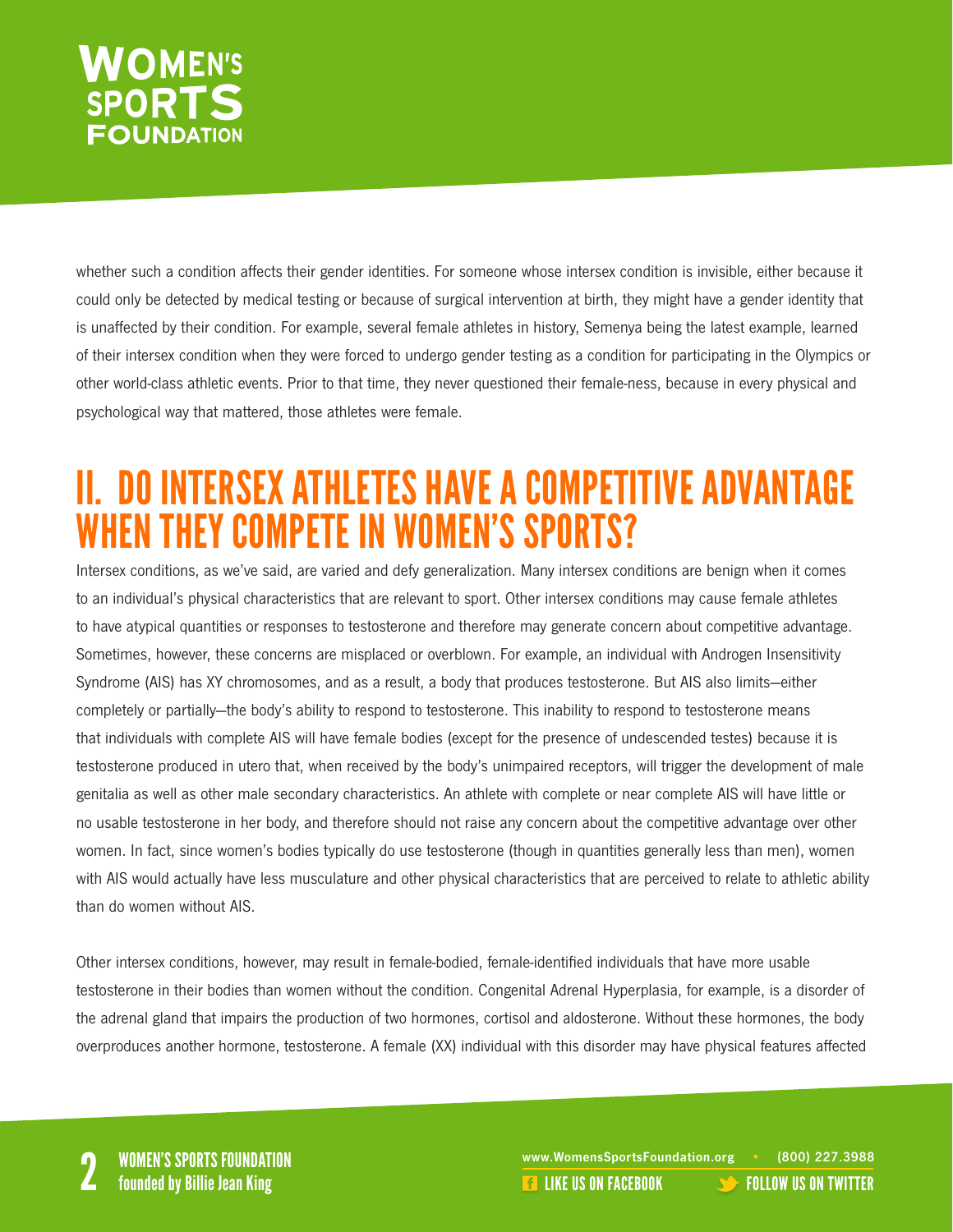# WOMEN'S<br>SPORTS

by testosterone, such as a lower voice and extra hair, though she may choose to take cortisol in order to help the body regulate the production of testosterone.

Given the effects on testosterone on the body's ability to produce and maintain muscles, it is reasonable to suppose that a woman who produces more testosterone might be better equipped than women with lower testosterone for some athletic tasks. Yet testosterone levels and responsiveness vary widely among women, as well as among men, for reasons that include but are not limited to intersex conditions. Moreover, testosterone levels are just one aspect of the human body that operates to produce variation and diversity among women. Women come naturally in all shapes and sizes, tall, short, large, small, strong, or weak. Some of this variation might be caused by women's diverse levels of testosterone, while some of it is caused by other influences, both genetic and environmental.

It is therefore inappropriate to single out testosterone levels that may be elevated due to an intersex condition as a source of competitive advantage that should be measured and controlled. Competitive advantages are everywhere in sport. An athlete might have a competitive advantage because tallness is a family trait, or because she was raised at high altitude, or because she had access to elite coaching from an early age. A truly equal playing field, one that controls for all variations that produces competitive advantages, would never work in sport, because it would produce no winners and no losers. Instead, sport embraces the variety of competitive advantages, insisting only that those advantages derive from natural circumstances, such as birth traits and training, and excluding only those competitive advantages that are gained unnaturally from performance-enhancing substances.

Finally, intersex women should be able to participate in women's sports because they are affected by the same social barriers to athletic success that all women face, including fewer opportunities, less encouragement, scrutiny of their bodies, and questioning of their femininity. Moreover, they may be subject to additional scrutiny and stigma related to their intersex conditions, making particularly relevant the social and psychological benefits of sports, including developing self-esteem, positive body image, and bonds with loyal teammates.

WOMEN'S SPORTS FOUNDATION<br>
State of the state of the state of the state of the state of the state of the state of the state of the state o<br>
State of the US ON FACEBOOK [FOLLOW US ON TWITTER](http://twitter.com/#!/womenssportsfdn)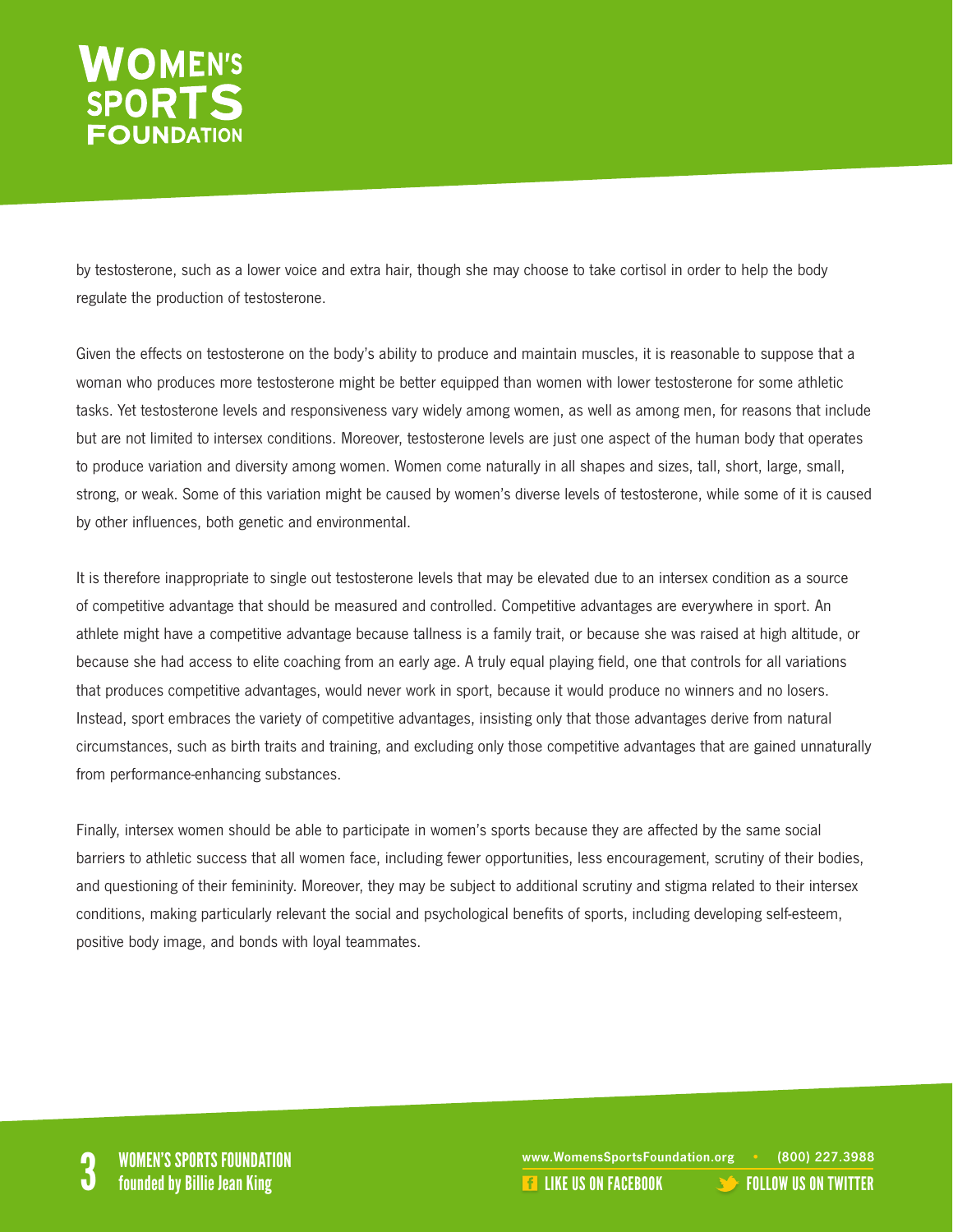### **VOMEN'S SPORTS FOUNDATION**

## III. SHOULD INTERSEX ATHLETES BE PERMITTED TO COMPETE?

Intersex athletes should have the same access to athletic opportunities as other athletes. An athlete who is female-bodied, or who identifies as female, ought to be allowed to participate in women's athletics as long as she is not "cheating" such as by taking steroids (including testosterone not naturally produced by the body) or otherwise trying to defraud teammates and competitors.

While it is medically possible to test female athletes to make sure their testosterone levels are "average" or "typical" for women, such a policy would be problematic and ill-advised, especially in athletics at the youth, high school, college, and other amateur non-elite levels where barriers to participation ought to receive more scrutiny than competitive equity. First, such a standard singles out testosterone as the only naturally occurring variation from which an athlete can be excluded from women's sports. We don't exclude women who are "as tall as men" or "as strong as men," etc. Second, for testing to be consistently applied, sport organizations would have to require every athlete to submit to testing as a condition for participation, increasing the cost and effort of running or trying out for sports programs. An alternative, testing only those athletes who "appear" masculine, would have the effect of singling out women who do not conform to stereotypes about femininity, stereotypes that are already challenging for female athletes to negotiate in light of the historic and cultural association of athleticism with masculinity. Finally, a policy that singles out women's sports for a hormone-based eligibility standard evokes a double standard, since widely-varying levels of testosterone among male athletes do not raise fairness concerns but are instead considered part of the normal variations among the field of competitors.

### IV. IN WHAT OTHER WAYS SHOULD INTERSEX ATHLETES BE ACCOMMODATED?

When it comes to physical facilities, including bathrooms, locker rooms, and showers, schools and other sports organizations should support intersex athletes seeking to use whichever facilities they are most comfortable with, and which are most consistent with their gender identity. Some intersex athletes may request separate facilities due to privacy concerns. In such cases, the school or sports organization should make every reasonable effort to accommodate such a request. If an organization accommodates other athletes' bona fide requests for privacy (such as those due to religious reasons) but does not accommodate a students' request based on an intersex condition, that organization may be liable for discrimination.

WOMEN'S SPORTS FOUNDATION<br>A founded by Billie Jean King the state of the state of the state of the state of the state of the state of th<br>A founded by Billie Jean King the state of the state of the state of the state of the